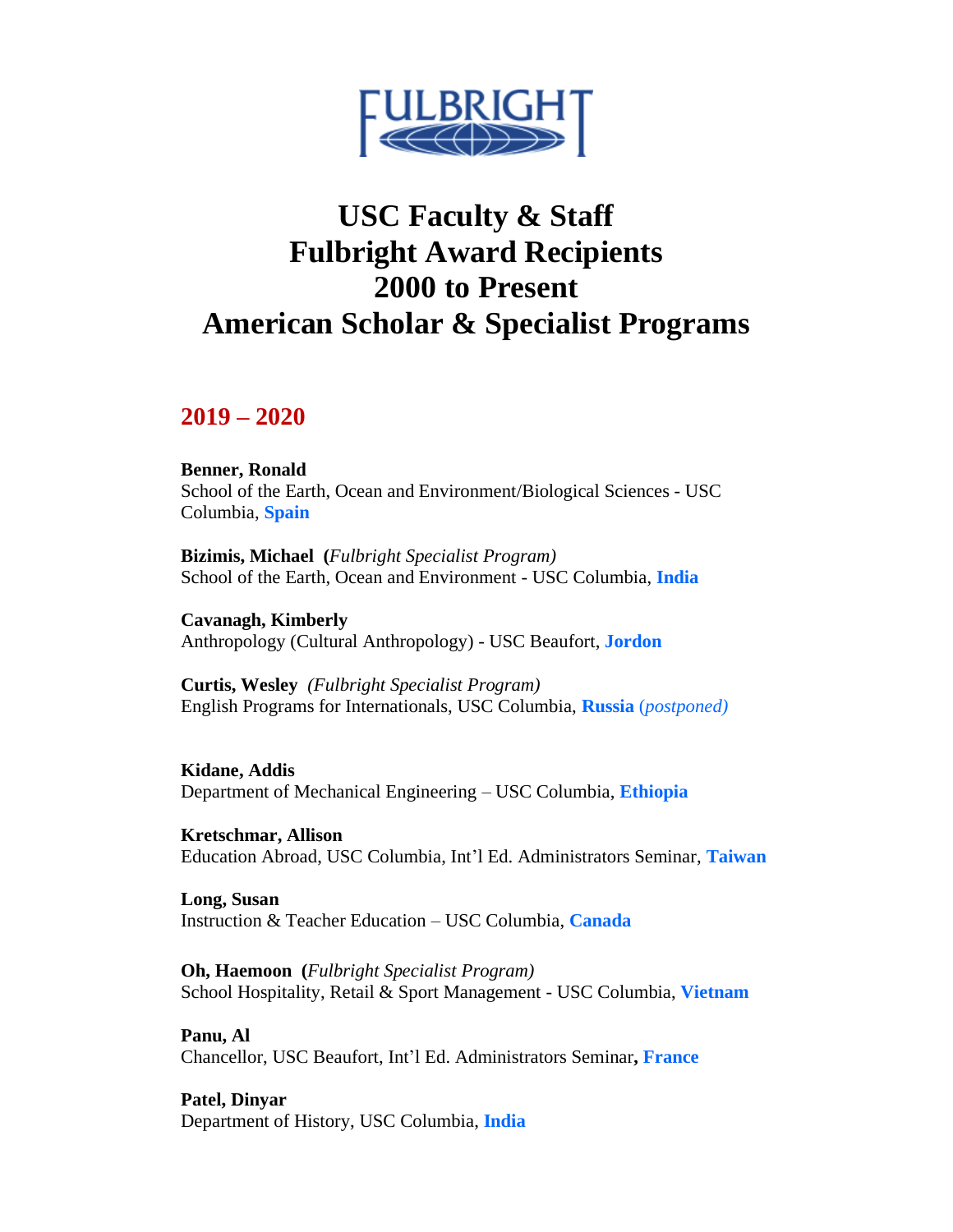# **2018 – 2019**

 **Barnes, Phillip E.** *(Fulbright Specialist Program)*  School of the Earth, Ocean and Environment - USC Columbia, **Morocco** 

**Damrel, David**  Theology and Religion – USC Upstate, **Sri Lanka** 

**Gabel, Joan**  International Education Administrator Award Office of the Provost – USC Columbia, **India** 

**Martin, Christine**  Instruction & Teacher Education– USC Columbia, **Norway 2017 – 2018** 

**Brown, Thomas**  History – USC Columbia, **Sweden** 

**Hunter, Dawn**  Visual Arts & Design, – USC Columbia, **Spain** 

**Shimizu, Linda**  Chemistry, USC Columbia, **Austria** 

**Sanders, Manuel (Bud)**  Div. of Mathematics & Computational Sciences - USC Beaufort, **Finland** 

**Zug, Marcia**  School of Law, USC Columbia, **Australia** 

## **2016 – 2017**

**Connors, Vincent**  Biology – USC Upstate, **Slovak Republic** 

**McGee, Lynn**  Vice Chancellor for Advancement - USC Beaufort, **Germany** 

**Pingley, Allison**  Political Science – USC Upstate, **Hungary** 

# **2015 – 2016**

**Barnes, Phillip E.**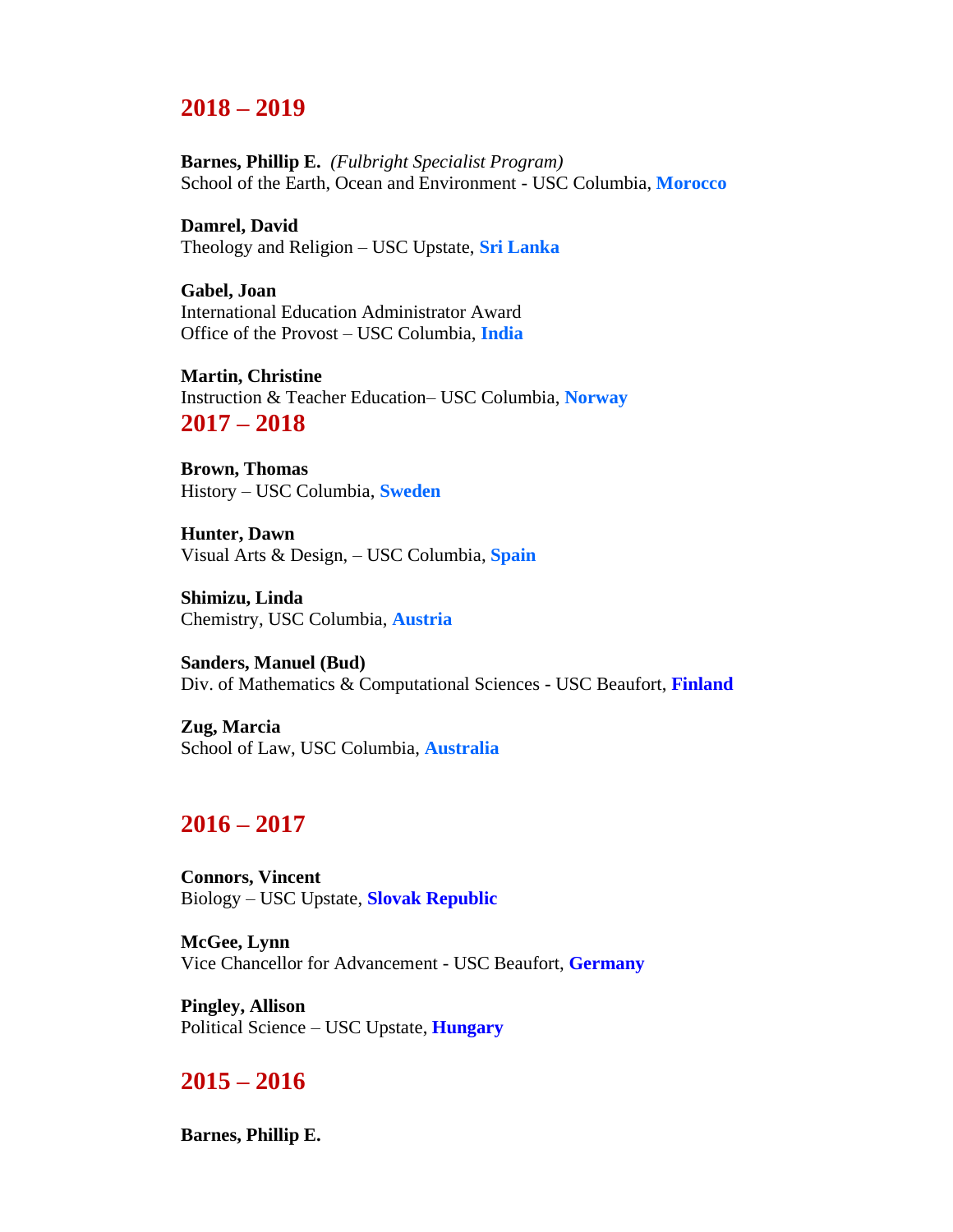School of the Environment-USC Columbia, **Morocco** 

**Boutte, Gloria**  Instruction & Teacher Education- USC Columbia, **Nigeria** 

# **2013 – 2014**

**Brock, Emily Katherine**  College of Arts & Sciences (Dept. of History), USC Columbia, **Philippines** 

**Kor-Sebeczek, Yasemin Yelda**  Darla Moore School of Business, USC Columbia, **Turkey** 

**Stevick, Eugene Doyle**  Education Leadership & Policies, USC Columbia, **Estonia** 

**Herbert, Kyle**  Health Policy & Mgmt. Affiliate, USC Columbia, **Thailand** 

# **2012 – 2013**

**Boutte, Gloria**  Teacher Instruction & Education, USC Columbia, **South Africa** 

**Deco, Alan**  Environmental Health Sciences, USC Columbia, **United Kingdom** 

**Eagle, Joshua**  School of Law, USC Columbia, **United Kingdom** 

**Langston, Sarah**  Study Abroad, USC Columbia, **Japan** 

**Pritt, Jody**  International Student Services, USC Columbia, **South Korea** 

**Teegen, Hildy J.**  Moore School, Int'l Business, USC Columbia, **Austria** 

*Accepted for Fulbright Specialist Program Placement:*  **James F. Flanagan**  Law School, USC Columbia, Seeks placement in **Chile**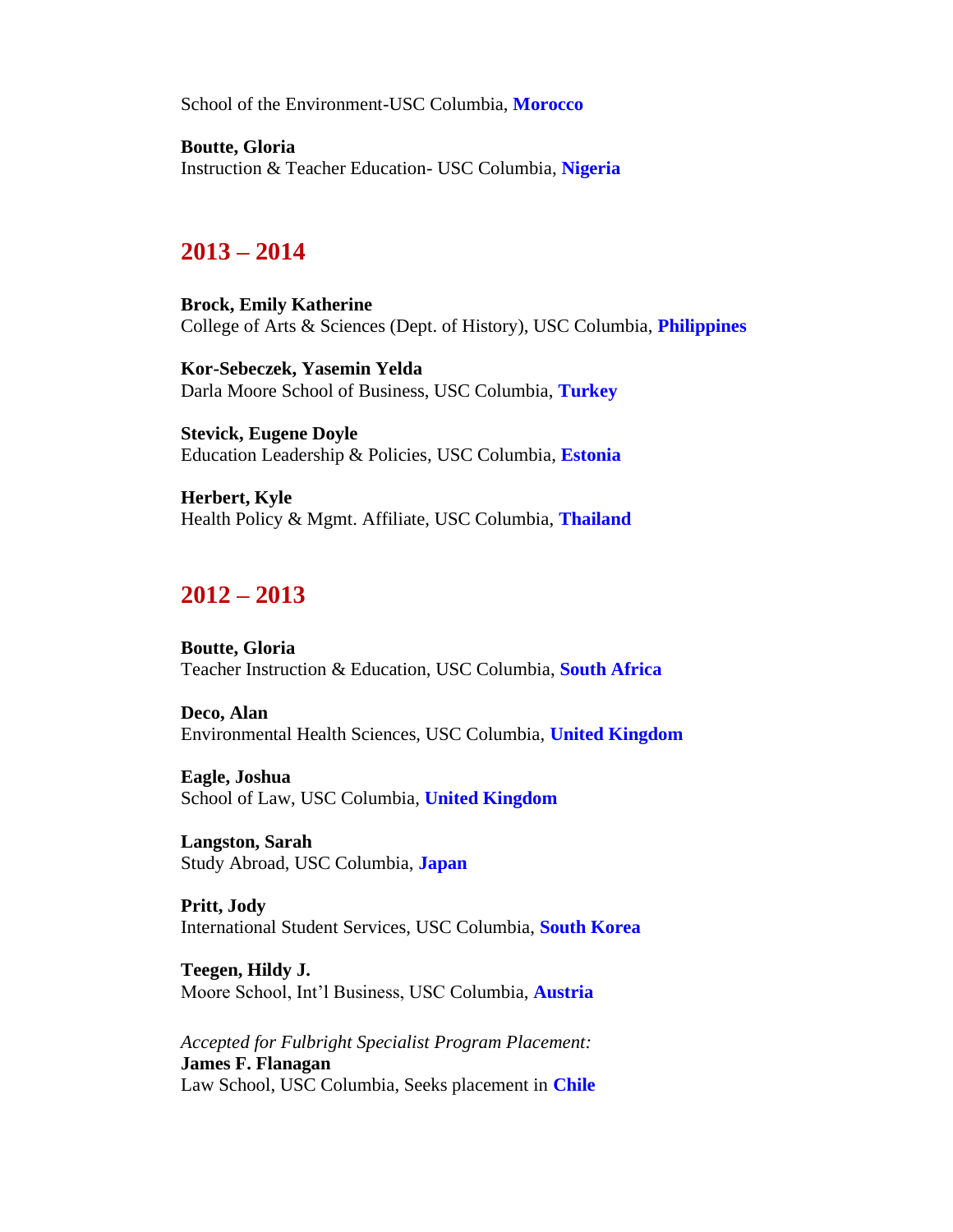# **2011 – 2012**

**Alfred, Duncan**  Law School, USC Columbia, **Nigeria** 

**Ames, Christine Ellen Caldwell**  History, USC Columbia, **France** 

**Crocker, Holly Adryan**  Languages, Literature & Cultures, USC Cola., **Germany** 

**Kloos, Bret**  Psychology, USC Columbia, **Portugal** 

**Kostova, Tatiana**  Moore School, Int'l Business, USC Columbia, **Austria** 

**Mousseau, Timothy**  Biological Sciences – USC Columbia, **Ukraine** 

**O'Brien, Colleen Claudia**  Area Studies, USC Upstate, **Canada** 

**Rosati, Jerel**  Political Science, USC Columbia, **Colombia** 

## **2010-2011**

**Crocker, Thomas Preston**  Law - USC Columbia, **Germany** 

**Davis, Cynthia Jeanne**  English - USC Columbia, **Italy** 

**Hochel, Sandra Lou**  Communications –USC Aiken, **Malaysia** 

**Nagel, Caroline R.**  Geography –USC Columbia, **Lebanon** 

**Virtue, David Charles**  Instruction & Teacher Education, USC Columbia, **Norway** 

#### **2009-2010**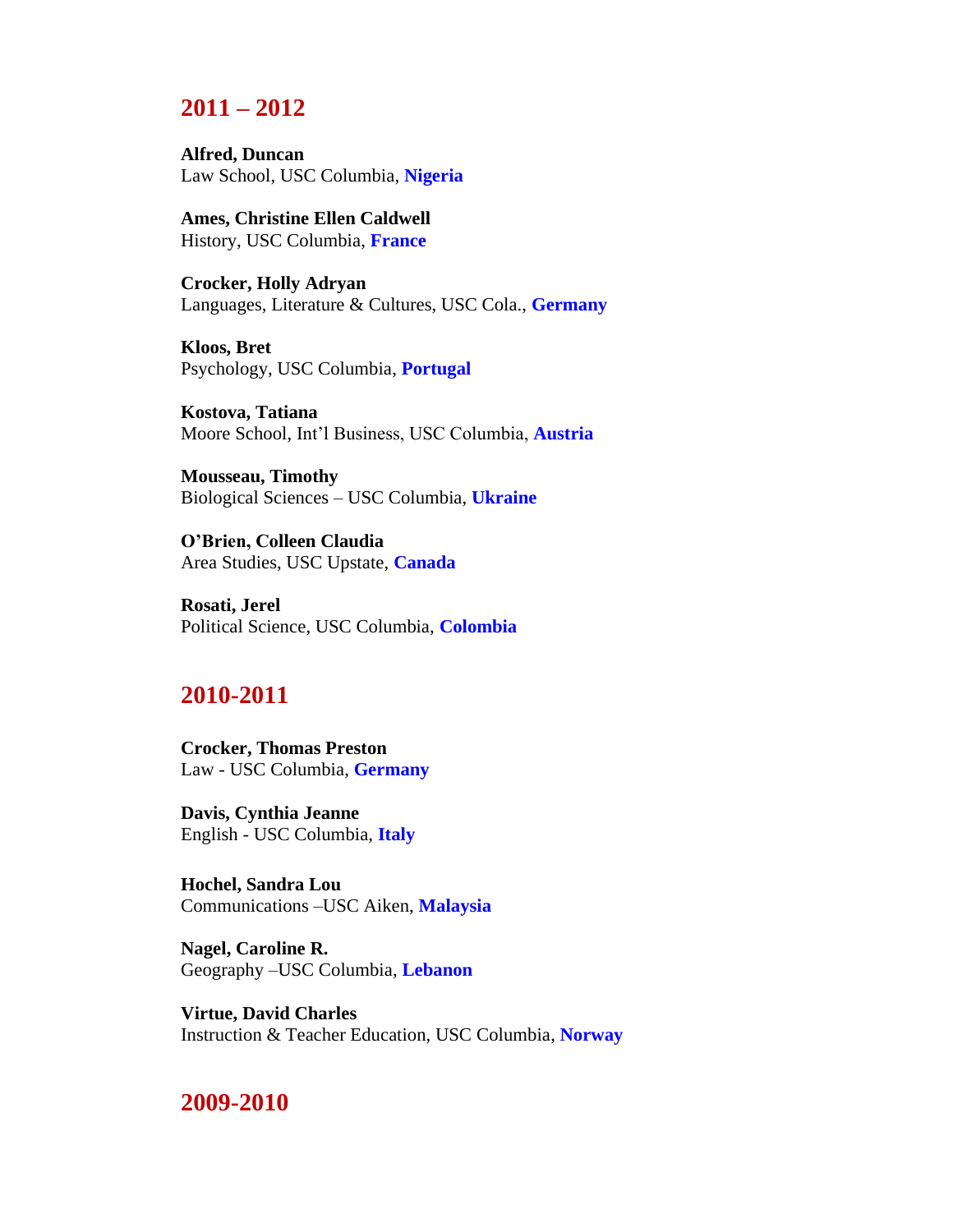**Barbieri, Katherine**  Political Science, USC Columbia, **Israel** 

**Barnes, Phillip E.**  School of the Environment-USC Columbia, **Morocco** 

**Galbreth, Michael Ryan**  Management Science/Moore- USC Columbia, **Canada** 

#### **2008-2009**

**Benitez-Nelson, Claudia R.**  Geological Sciences & Marine Science Program-USC Cola., **Spain** 

**Catino, Martin S.**  USC Aiken**, Bahrain** 

**Hebert, James R.**  Epidemiology & Biostatistics/Public Health-USC Cola., **India** 

**Kissel, Laura K.**  Dept. of Art-USC Columbia, **China** 

**Ray, Richard Paul**  Civil & Environmental Engineering-USC Cola., **Hungary** 

**Rosati, Jerel**  Political Science, USC Columbia, **Argentina** 

**Wilson, Jennifer Lee**  Instruction & Teacher Education-USC Columbia, **Norway** 

## **2007-2008**

**Faulkner, W.**  Education, **Chile** 

**Catino, Martin S.**  USC Aiken**, Bahrain** 

**Damrel, David William**  History, Political Science, Philosophy & American Studies, USC Upstate **Indonesia** 

**Kuenzli, Elizabeth Gabrielle**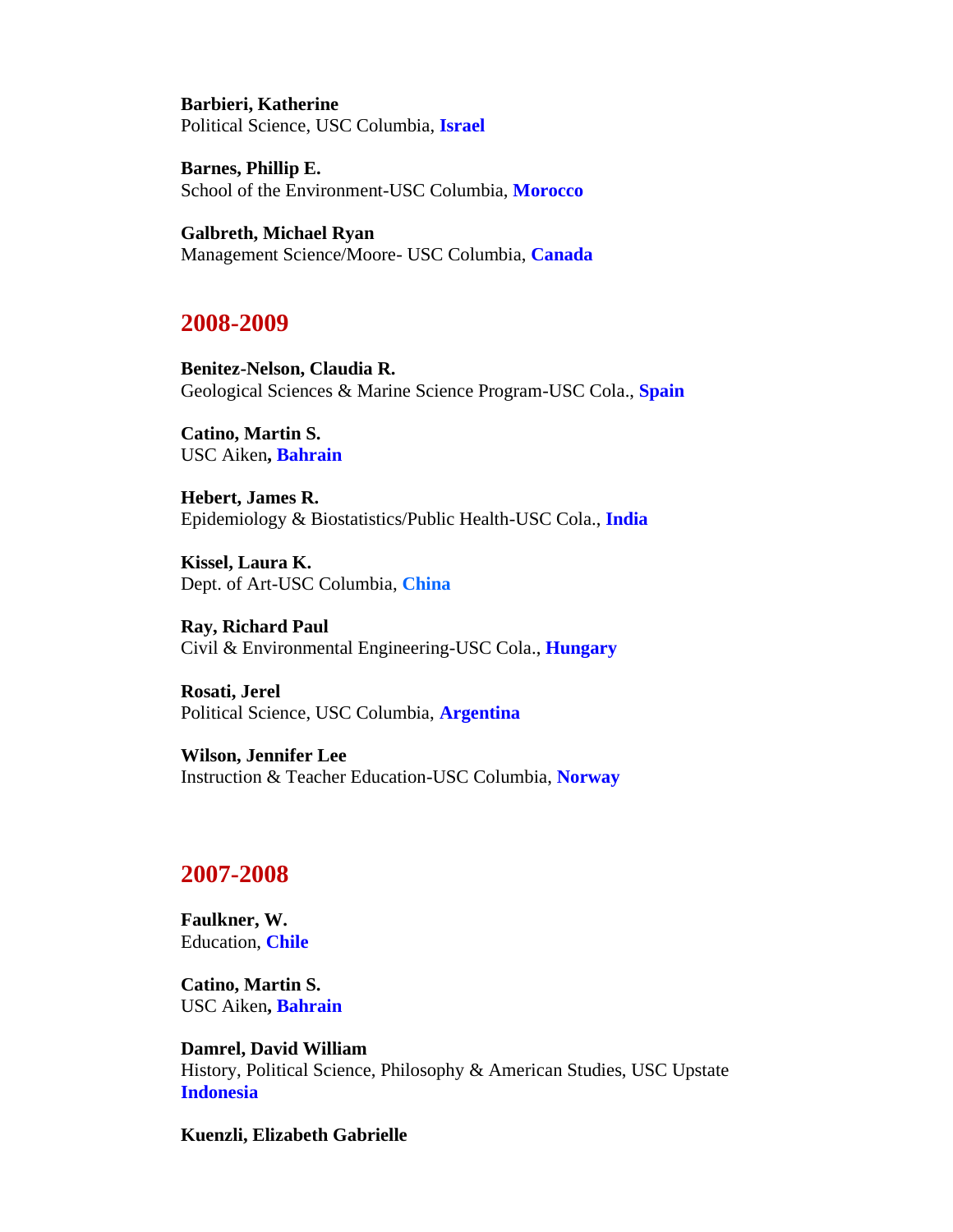History-USC Columbia, **Bolivia** 

#### **2006-2007**

**Bergen, Timothy J.**  Educational Studies-USC Columbia, **Jordan** 

**Mousseau, Timothy**  Biological Sciences – USC Columbia, **Ukraine** 

**Raguso, Robert Andrew**  Biological Sciences-USC Columbia, **South Africa** 

**Thompson, Robert Smith**  Political Science-USC Columbia, **Russia** 

**Zack, Lizabeth Anne**  Social Sciences, Philosophy and History-USC Spartanburg, **Jordan** 

#### **2005-2006**

**Cowart, David**  English-USC Columbia, **Japan** 

**Lewis, Becky W.**  Continuing Education-USC Columbia, **Jordan** 

**Myerson**, Joel Library Science – USC Columbia, **New Zealand** 

**Terrill, Thomas Edward**  History-USC Columbia, **Turkey** 

#### **2004-2005**

**Donohue, Joan Marie**  Management Science/Moore-USC Columbia, **China** 

**Drane, Wanzer**  Public Health- USC Columbia, **Ukraine** 

**Hilfinger Messias,** 

**McConnell, Thomas Judson**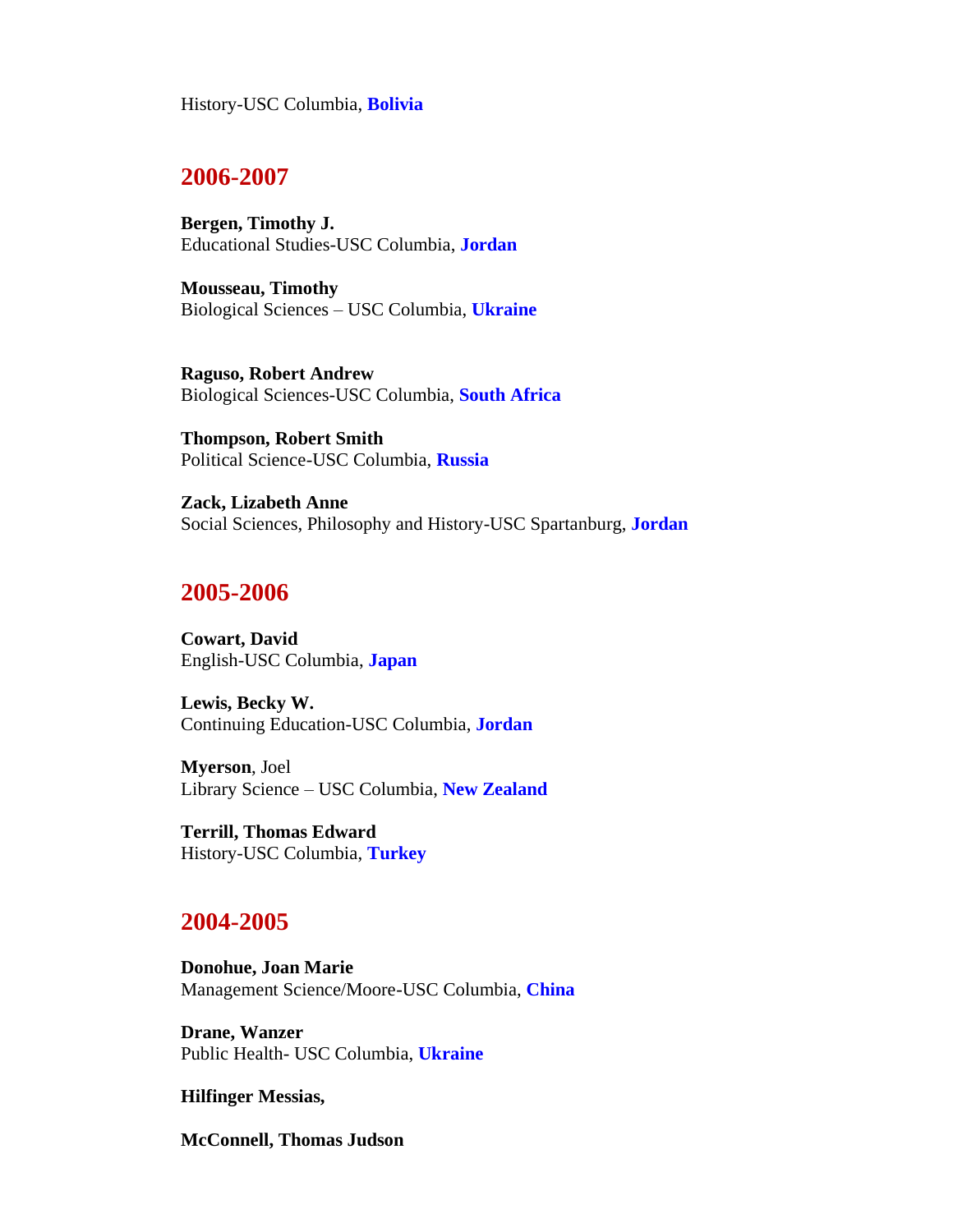Languages, Literature & Composition-USC Spartanburg, **Czech Republic** 

**Rhu, Lawrence Ford**  English-USC Columbia, **Portugal** 

**Schulz, Constance Bartlett**  History-USC Columbia, **Italy** 

**Wheeler, Hoyt N.**  Management, Moore School, USC Columbia, **Germany**  *(German Distinguished Chair in American Studies)* 

**Wieder, Alan V.**  Education-USC Columbia, **South Africa** 

## **2003-2004**

**Hochel, Sandra Lou**  Communications, USC Aiken, **Hungary** 

**Kingsolver, Ann Elizabeth**  Anthropology-USC Columbia, **Sri Lanka** 

**Vyas, Niren M.**  Business Administration-USC Aiken, **Nepal** 

**Weatherbee, Donald Emery**  Walker Institute-USC Columbia, **Philippines** 

## **2002-2003**

**Aelion, Claire Marjorie**  Environmental Sciences-USC Columbia, **Netherlands** 

**Franklin, Benjamin**  English-USC Columbia, **Germany** 

**Myerson, Joel**  English-USC Columbia, **Japan** 

**Perkins, Margaret L.**  TEFL/Applied Linguistics-USC Columbia, **Morocco** 

# **2001-2002**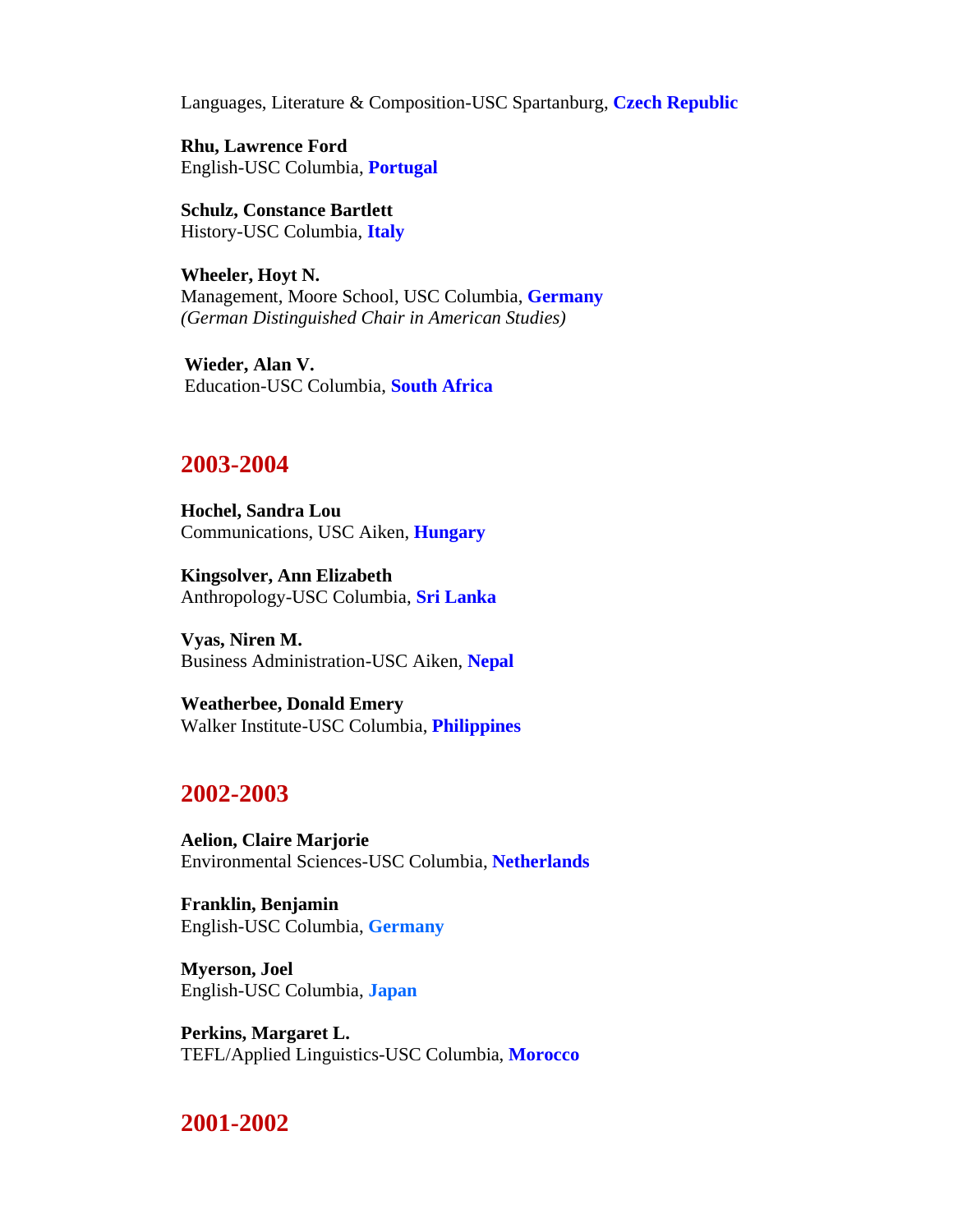**Anandan, Jeeva S.**  Physics & Astronomy-USC Columbia, **United Kingdom** 

**Avignone, Frank Titus III**  Physics & Astronomy-USC Columbia, **Italy** 

**Bergen, Timothy Joseph Jr.**  Education-USC Columbia, **Cambodia** 

**DeLancey, Mark Wakeman**  Government & Int'l Studies-USC Columbia**, Indonesia** 

**Lekan, Thomas**; [History, USC Columbia \(non-U.S.\);](http://www.cies.org/schlr_directories/usdir01/Hist21.htm) **Germany** 

**Sivulka, Juliann**  Journalism & Mass Communication-USC Columbia, **Japan** 

**Vyas, Niren M.**  Business Administration-USC Aiken, **Nepal** 

#### **2000-2001**

**Atkinson, Ronald R.**  History-USC Columbia, **Uganda** 

**Aviram, Amittai F.**  English-USC Columbia, **Germany** 

**Schulz, Constance Bartlett**  History-USC Columbia, **United Kingdom** 

**Stanley, William Richard**  Geography-USC Columbia, **Namibia** 

#### **1999-2000**

**Avignone, Frank Titus, III**  Physics & Astronomy-USC Columbia, **Italy** 

**Kellogg, James Nelson**  Geology-USC Columbia, **Morocco**